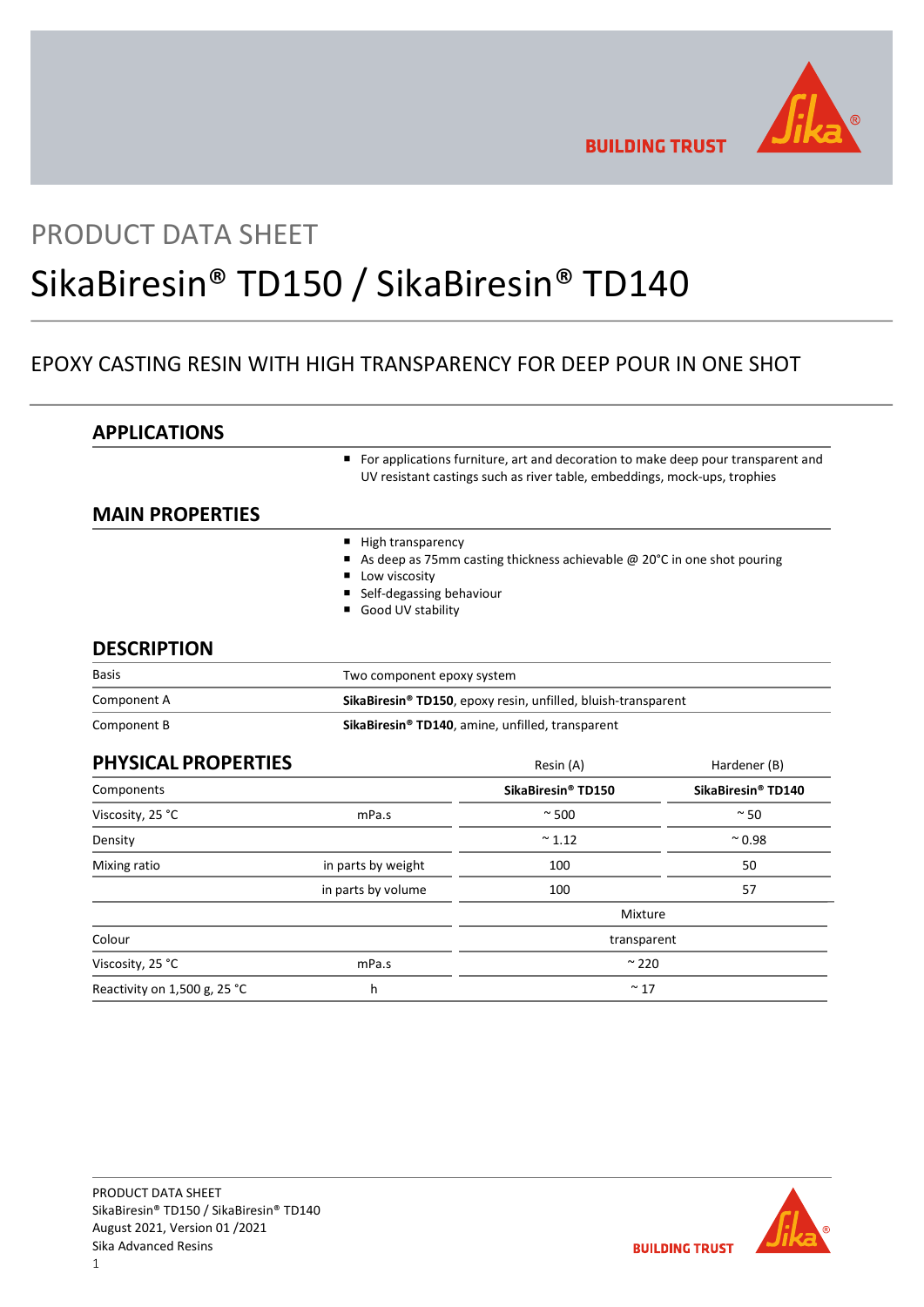

SikaBiresin® TD140 Reactivity vs time & temperature



**BUILDING TRUST**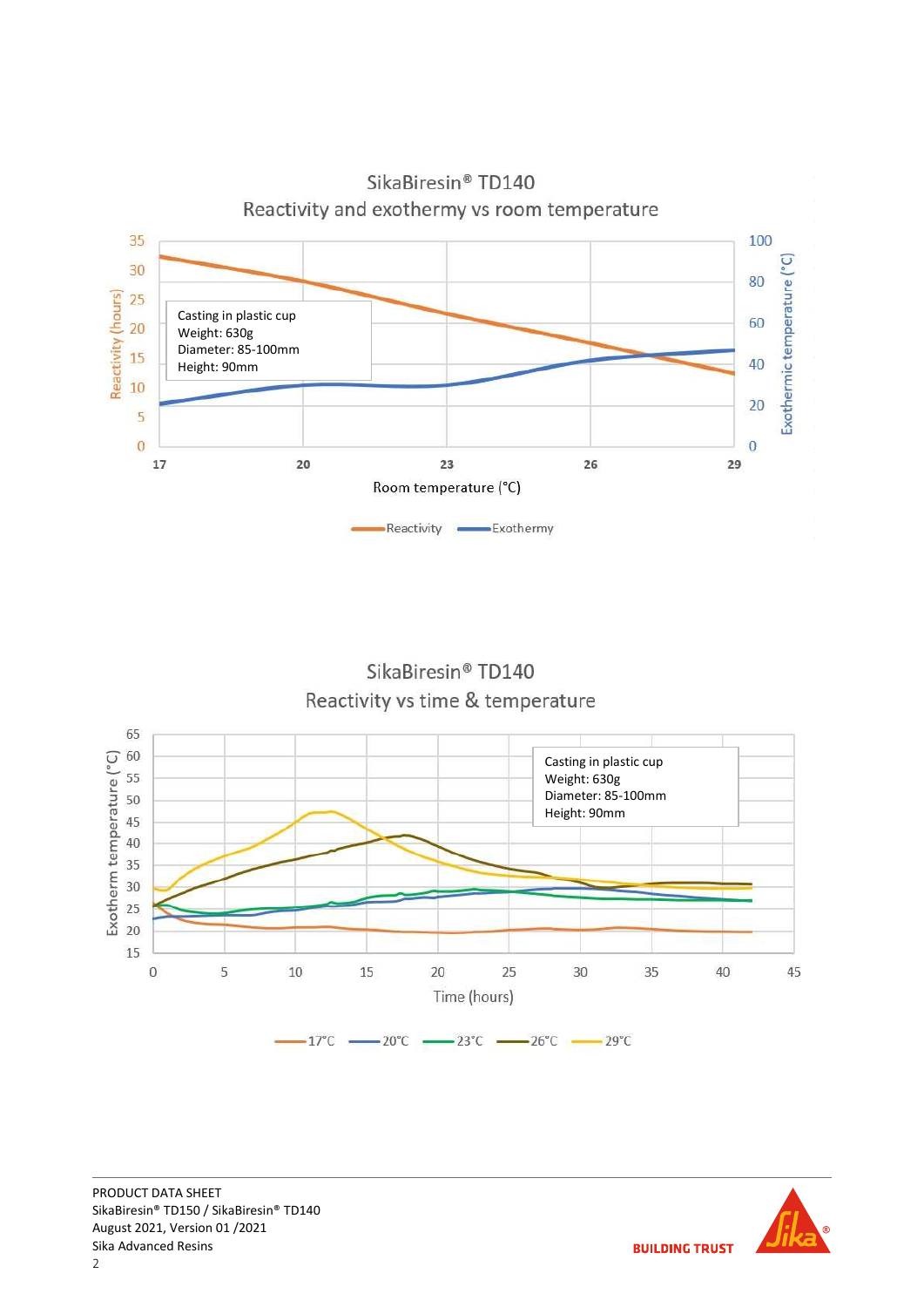# MECHANICAL AND THERMAL PROPERTIES

approx. values

| Shore hardness                     | - after 7 days, 23 °C  | <b>ISO 868</b> | Shore D1          | 73                     |
|------------------------------------|------------------------|----------------|-------------------|------------------------|
|                                    | - after 14 days, 23 °C |                |                   | 78                     |
|                                    |                        |                |                   | After 14 days at 23 °C |
| Flexural modulus                   |                        | <b>ISO 178</b> | MPa               | 630                    |
| Elongation at maximum strength     |                        | ISO 527        | %                 | 5.5                    |
| Impact strength (CHARPY)           |                        | ISO 179        | kJ/m <sup>2</sup> | 82                     |
| Glass transition temperature (TMA) |                        | ISO 11359-2    | °C                | 42                     |

# SPECIFIC PROPERTIES

| Maximum casting thickness |                                  |                  |                |
|---------------------------|----------------------------------|------------------|----------------|
| on plate 350 x 300 mm     |                                  | Room temperature | Thickness (mm) |
|                           | Lowest temperature to work with  | 17 °C            | 120            |
|                           |                                  | 20 °C            | 75             |
|                           |                                  | 23 °C with fan   | 90             |
|                           |                                  | 23 °C            | 55             |
|                           | Highest temperature to work with | 26 °C            | 45             |
|                           |                                  | $29^{\circ}$ C   | 35             |

## PACKAGING UNITS

|  |  |  | Resin (A), SikaBiresin <sup>®</sup> TD150 |  |
|--|--|--|-------------------------------------------|--|
|--|--|--|-------------------------------------------|--|

- Hardener (B), SikaBiresin® TD140
- 1000 kg / 220 kg / 5 kg 950 kg / 200 kg / 2.5 kg

### PROCESSING DATA

- Room temperature is the most important parameter to be successful in SikaBiresin® TD140 casting. There is a link in between room temperature (RT), volume of cast resin and curing speed. A speed curing caused by warm RT creates high exothermic reaction and cured resin could be yellow with streaks on top.
- Above 6kg volume and a casting height of more than 55mm it is recommended to decrease the exothermic temperature by using a fan or reducing the room temperature.
- Mixing should be done by hand or with an electric mixer. Be careful not to incorporate too much air while mixing. Emulsion must be avoided.
- After a primary mixing in a bucket pour the product in a second bucked and finish the mixing. Scrap well the walls of the mixing container. Leave the mixing for a selfdegassing for at least 15 to 30 minutes prior to cast or use a vacuum chamber.
- According to long pot life and low viscosity the casting frame must be perfectly tight. Brown PE packing tape is self-releasing from the resin and could be used in corners of the box and anywhere resin should not bond on support.
- A liquid or pasty wax could be also used to prevent bonding on models and supports. The wood or porous surfaces of models must be sealed before casting the resin. Quick setting epoxy or a varnish could be used but sealer must be cured prior to casting of SikaBiresin® TD140.
- After casting and some relaxation time the remaining bubbles can easily be removed with a hot airstream gun (sweep the surface at 15-20 cm of distance).
- A thin sanding and polishing are almost always needed to get shiny and flat surface. Use appropriate tools in order to avoid heat on the resin when polishing. Water sandpaper is advised.
- **Prolonged intensive UV exposure can lead to optical changes or changes in** transparency.

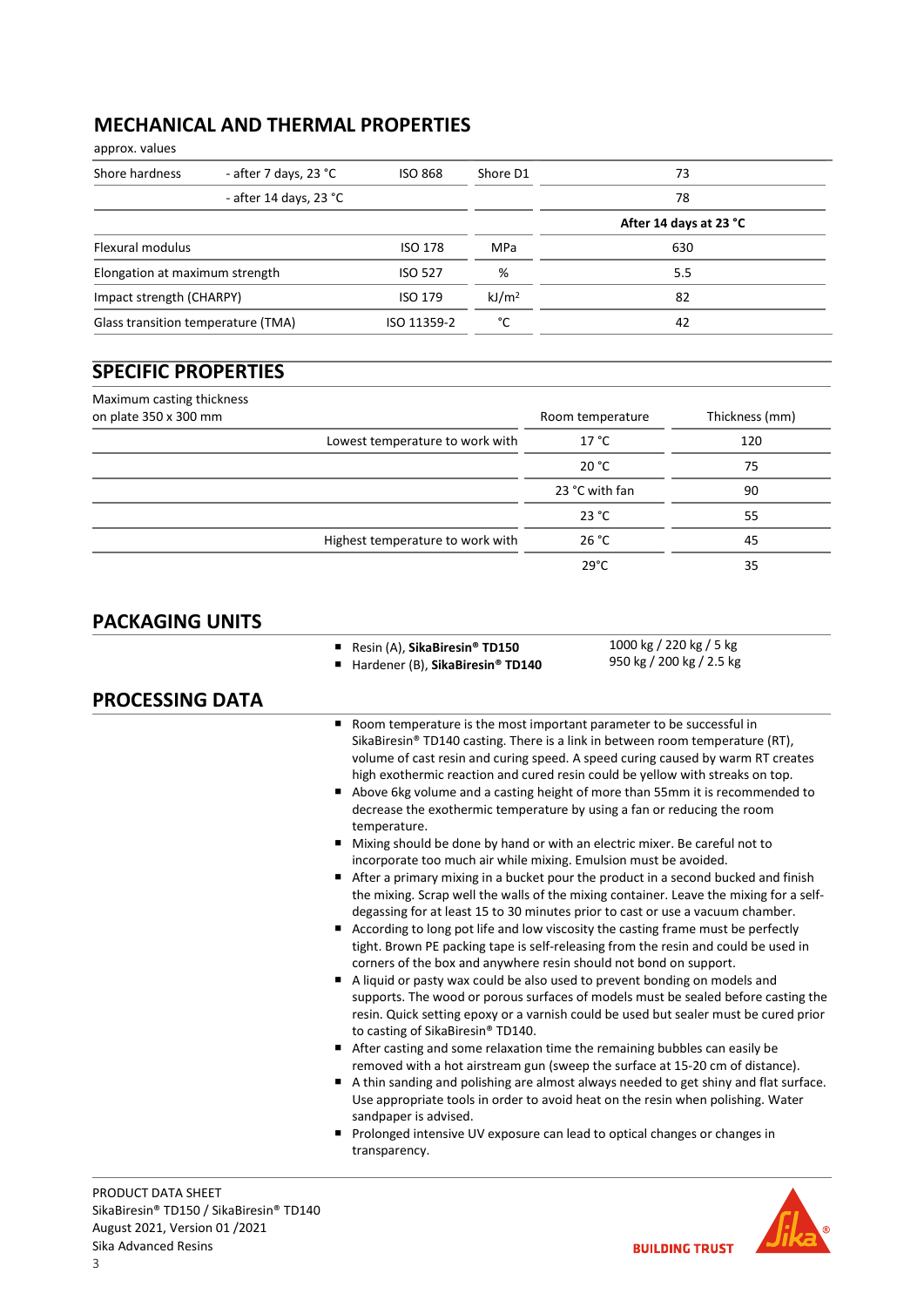# STORAGE CONDITIONS

| Shelf life          | Resin $(A)$ , SikaBiresin <sup>®</sup> TD150<br>■ Hardener (B), SikaBiresin® TD140 | 12 months<br>12 months                                                                                                                                                                                                                          |  |  |
|---------------------|------------------------------------------------------------------------------------|-------------------------------------------------------------------------------------------------------------------------------------------------------------------------------------------------------------------------------------------------|--|--|
| Storage temperature | Resin $(A)$ , SikaBiresin <sup>®</sup> TD150<br>■ Hardener (B), SikaBiresin® TD140 | $15 - 25 °C$<br>$15 - 25 °C$                                                                                                                                                                                                                    |  |  |
| Crystallization     | component may occur.                                                               | ■ After prolonged storage at low temperature, crystallization of A (RESIN)<br>$\blacksquare$ This is easily removed by warming up for a sufficient time to a maximum of 70 °C.<br>Allow to cool to requested processing temperature before use. |  |  |
| Opened packagings   | ingress.                                                                           | ■ Containers must be closed tightly immediately after use to prevent moisture<br>■ The residual material needs to be used up as soon as possible.                                                                                               |  |  |

#### FURTHER INFORMATION

The information herein is offered for general guidance only. Advice on specific applications is available on request from the Technical Department of Sika Advanced Resins. Copies of the following publications are available on request: Safety Data Sheets

#### BASIS OF PRODUCT DATA

All technical data stated in this document are based on laboratory tests. Actual measured data may vary due to circumstances beyond our control.

#### HEALTH AND SAFETY INFORMATION

For information and advice regarding transportation, handling, storage and disposal of chemical products, users shall refer to the actual Safety Data Sheets containing physical, ecological, toxicological and other safety-related data.

#### LEGAL NOTICE

The information, and, in particular, the recommendations relating to the application and enduse of Sika products, are given in good faith based on Sika's current knowledge and experience of the products when properly stored, handled and applied under normal conditions in accordance with Sika's recommendations. In practice, the differences in materials, substrates and actual site conditions are such that no warranty in respect of merchantability or of fitness for a particular purpose, nor any liability arising out of any legal relationship whatsoever, can be inferred either from this information, or from any written recommendations, or from any other advice offered. The user of the product must test the product's suitability for the intended application and purpose. Sika reserves the right to change the properties of its products. The proprietary rights of third parties must be observed. All orders are accepted subject to our current terms of sale and delivery. Users must always refer to the most recent issue of the local Product Data Sheet for the product concerned, copies of which will be supplied on request.